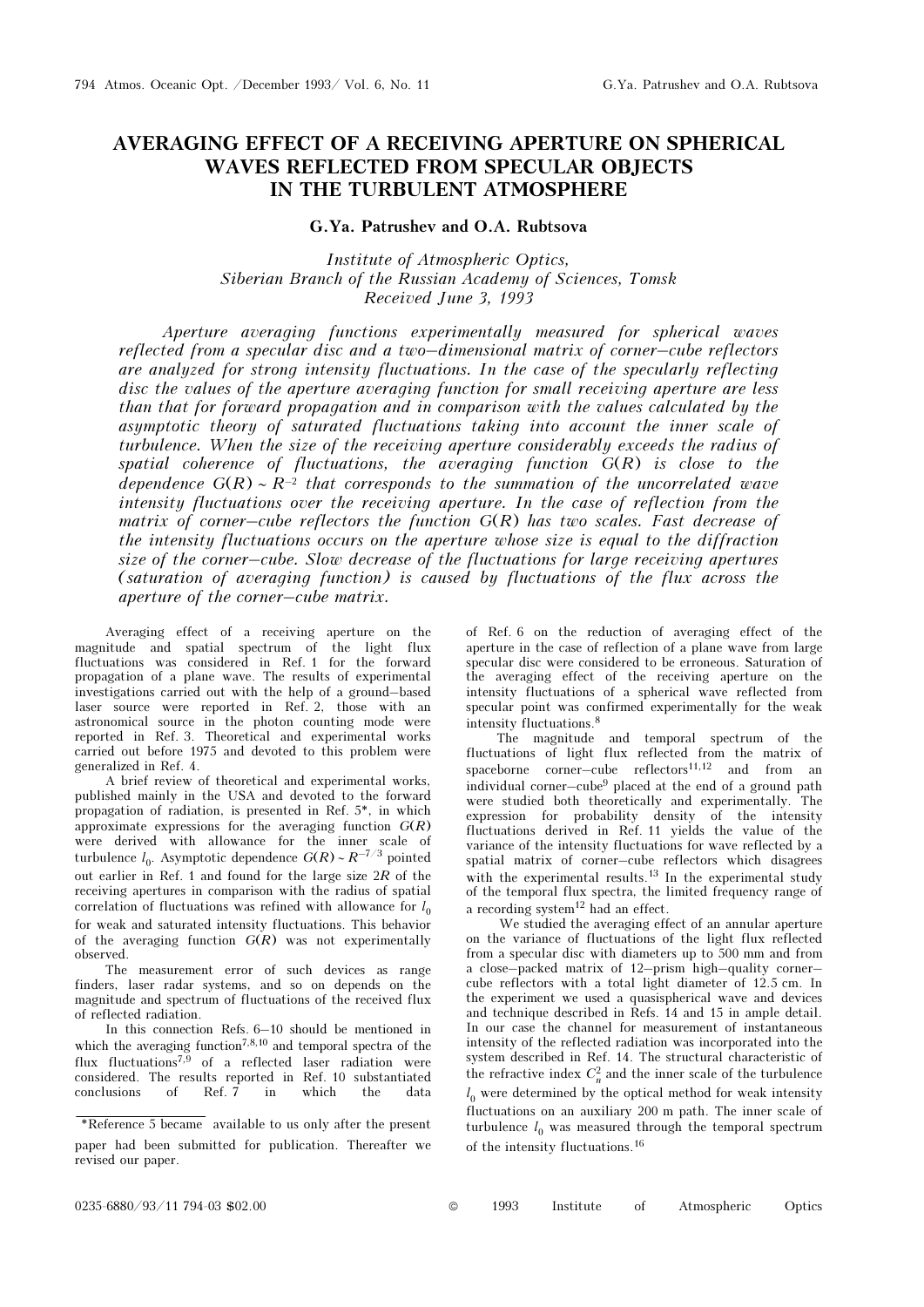Figure 1 shows the experimentally measured averaging function  $G(R)$  of a quasispherical wave reflected from the specular disc with a diameter of  $\approx$  500 mm on the path of length  $L \approx 1200-1250$  m for two runs of measurements. The outer diameter of the receiving aperture increased up to 60 mm for the data of the first run shown in Fig. 1 by dots, while the diameter of the inoperative inner circle was about 1.5 mm.



FIG. 1. A comparison of the averaging function  $G(R)$  of spherical wave reflected from the specular disc with the averaging functions for weak (1) and strong (2) intensity fluctuations and with the experimental (small crosses) data from Ref. 5.

In the second run of measurements the results of which are shown by vertical bars whose lengths indicate the spread of the function  $G(R)$ , the outer diameter of the receiving annular aperture increased up to 500 mm, and the inner diameter was equal to approximately 5 mm (see Ref. 14). For comparison, the averaging functions  $G(R)$  of the spherical wave used in the experiment performed in Ref. 5 on the forward propagation path with allowance for the inner scale of turbulence  $l_0$  are also shown here by solid lines for the weak  $(1)$  and strong  $(2)$  fluctuations, and small crosses denote the data obtained in Ref. 5 (see Fig. 14 in Ref. 5) except for two experimental values obtained for small apertures when  $G(R) = 1$ . Ratio of the receiving aperture radius to the size of the first Fresnel zone on the path of length 2L with reflection is plotted on the abscissa below, while at the top of the figure –– the ratio of the receiving aperture radius to the radius of coherence of spherical wave  $\rho_0 = [0.545 \ C_n^2 \ K^2 \ L \ l_0^{-1/3}]^{1/2}$  (see Ref. 5), where  $K$  is the wave number of radiation.

As can be seen from the figure, for small apertures (up to 60 mm) our results are close to the data obtained in Ref. 5, but as a whole, they are slightly higher. This discrepancy is hardly caused by small difference between the turbulent conditions of propagation: our results were obtained for  $\beta_0(L) = [1.21 \, C_n^2 \, K^{7/6} \, L^{11/6}]^{1/2} = 2-5$  and  $l_0 = (5-6)$  mm; the measurement results reported in Ref. 5 and shown in the figure were obtained for  $\beta_0(L) = 4.6-5$ and  $l_0 = (5.98 \pm 0.35)$  mm. Apparently this is due to the fact that for a reflected quasispherical wave the radius of spatial correlation of the intensity fluctuations in the zone near the  $axis^{17,18}$  is larger than that for a forward propagation path, which is manifested for small apertures.

Our results indicate that within the range of size of the receiving apertures  $0 < R < \sqrt{2\lambda L}$  the effect of averaging of the strong fluctuations is more pronounced in comparison with the case of weak fluctuations, but is still less than this is evident from the asymptotic theory.5 For the aperture size  $R > \sqrt{2\lambda L}$  the averaging function is larger than this is evident from the asymptotic theory for the saturated fluctuations,  $5$  and less in comparison with the case of weak fluctuations. For  $R > 1.5 \sqrt{2\lambda L}$  the experimental results decrease close to the power–law dependence  $G(R) \sim R^{-1}$ , where  $\mu$  is closer to 2 (curve 4) than to 2.33 (curve 3) predicted in Ref. 1 based on the energy conservation law for the spatial correlation function of the intensity fluctuations. In this case the last right point corresponding to a diameter of 500 mm is slightly above the dependence  $R^{-2}$  which corresponds to the summation of the independent random fluctuations over the receiving aperture.

Here in our opinion one should take into account the following fact. In our measurements we control the interception of the focused beam by the radiation reflector visually. However, even for complete interception of a focused beam by the reflector and receiving aperture with a diameter of 500 mm, the relative photocurrent fluctuations being equal to about 1% (0.01) were recorded on this path. These fluctuations cannot be completely attributed to a nonuniform sensitivity of a photocathode surface area of a receiving photomultiplier; more likely they are due to fluctuations in the optical thickness  $\tau$  of the path which are associated with the motion of aerosol particles over the path. In our experiments the relative flux fluctuations  $\beta_f^2$  were equal to 0.02–0.06 for 500 mm aperture and relative rms values of the intensity fluctuations  $\beta_I^2 = 3.6-4$ .

It should be noted that in the experiment described in Ref. 5 the authors found discrepancies between experimental and theoretical dependences of the same sign as we have for weak intensity fluctuations when the flux fluctuations were very small (see Figs. 10–12 in Ref. 5). As can be seen from our data, there is no clear distinction between two scales of the averaging function variations predicted by the asymptotic theory<sup>5</sup>:  $G(R) \sim (R/\rho_0)^{-2}$  when  $R \ge \rho_0$  and  $(R/\rho_0)^{-7/3}$  when  $R \gg \rho_0$ . More likely and to some extent arbitrarily the first scale corresponds to the decrease of the function  $G(R) \sim R^{-1/2}$ when  $(R/\rho_0) \le 9\rho_0$ , while the second is observed for  $(R/\rho_0) > 20$  when  $G(R) \sim R^{-2}$ .

Figure 2 illustrates the experimental averaging function of a quasispherical wave reflected from a two–dimensional matrix of twelve corner–cube reflectors of high quality (deviation of dihedral angles at the apex of the individual corner–cube was no more than 2–5 sec of arc) with hexagonal arrangement of corner–cubes. The diameter of the individual corner–cube was  $\simeq 2.5$  cm, the diameter of the whole matrix was close to 12.5 cm. The values of the parameter  $\beta_0(L)$  were 2.5–3.1 except for the last point the position of which on the abscissa corresponds to the value  $R/\sqrt{2\lambda L} = 6.2$  (the abscissa scale was changed after the point  $R/\sqrt{2\lambda L} = 1$ ). The averaging function is shown by the solid line for the spherical wave on the forward propagation path under conditions of weak intensity fluctuations<sup>4</sup> for  $\beta_0(L) < 1$ .

As can be seen from a comparison between the data obtained for the corner–cube reflectors (Fig. 2) and specular disc (Fig. 1), the effect of spatial averaging in the case of reflection from twelve corner–cubes with the same size of receiving aperture is several times stronger for small apertures  $R < \sqrt{\lambda L}$  in spite of the fact that the diameter of the reflecting